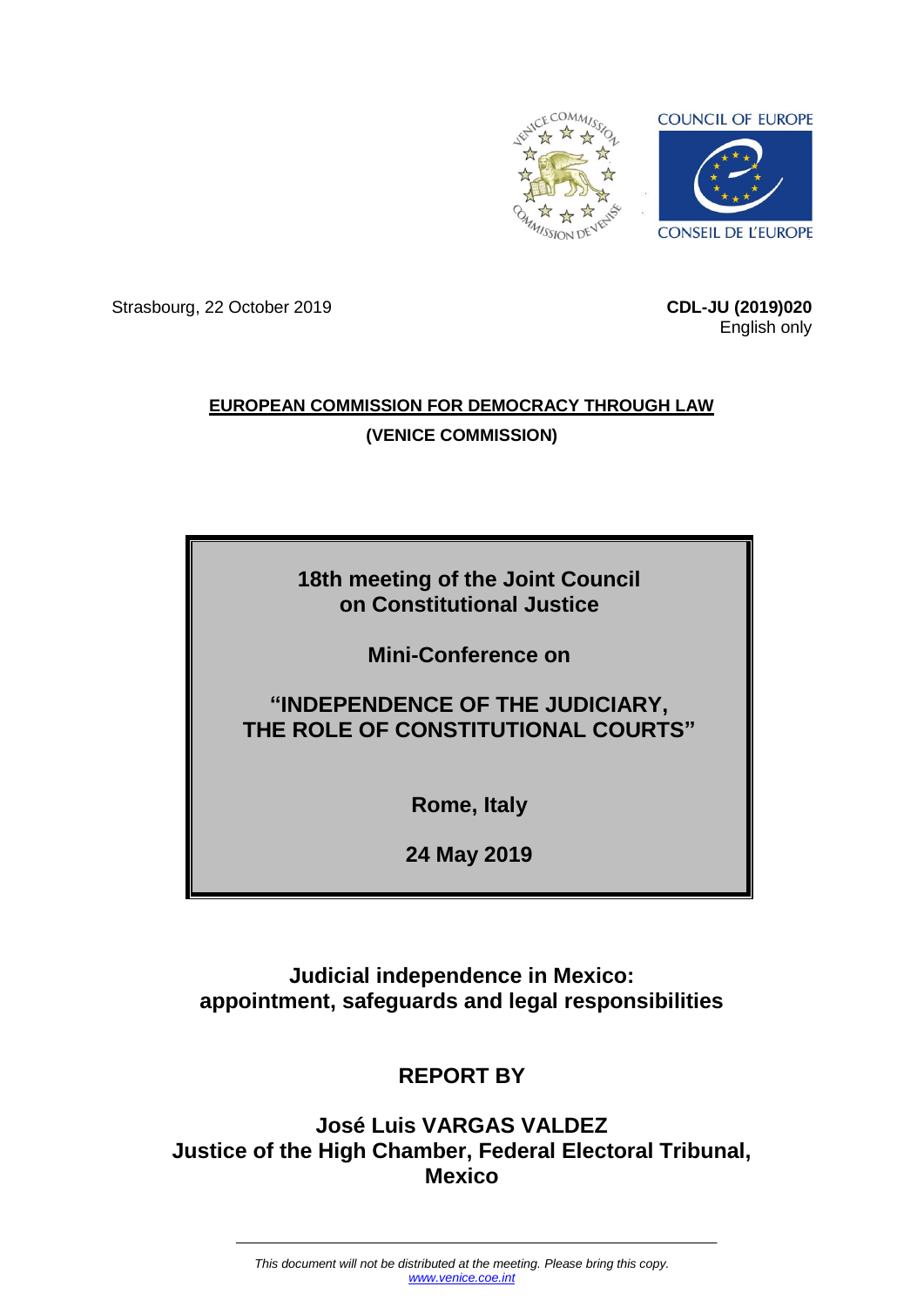## **INTRODUCTION**

According to the theory and several international instruments, the necessary values and principles of the judicial branch to properly foster the rule of law are, among others: impartiality, integrity, accessibility, objectivity, professionalism, legal certainty, transparency, equality and, of course, independence. Therefore, we can assert that independence is a prerequisite to the rule of law and a fundamental quarantee of a fair trial.<sup>1</sup>

Judicial independence has been a historically relevant concept. It goes as far as the English Establishment Act of 1701, which implied it. Since then, this principle has been considered a cornerstone of the rule of law.<sup>2</sup>

In this essay, I will first address the concept of judicial independence in a broad and theoretical way. That is: what does it actually mean and why is it important? Afterwards, I will focus, with a more practical approach, on how that principle can be effectively preserved, analysing the case of Mexico and how it's legal and constitutional system guarantees judicial independence before, during and after the mandate of constitutional justices, while detecting good practices and areas of opportunity.

Before I tackle these matters, it is very important to mention that we cannot give judicial independence for granted. It implies an active role of all the involved actors in order to be effectively and constantly respected. In the context of the electoral justice system in particular, this effort is fundamental. We cannot overlook the fact that the political parties are, at the same time designers and recipients of the rules of the democratic dynamics, including the role and structure of the electoral courts.

Beyond institutional challenges to overcome, electoral judiciary, as any other, is always under external pressures, due to its conflict-solver nature. To clarify this situation, I will provide two examples that recently took place in Mexico:

- **a)** When the High Chamber of the Electoral Tribunal of the Federal Judicial Branch (TEPJF, for its acronym in Spanish) was studying the possible annulment of the election of a state´s governor, some federal congressmen of one of the involved parties (which has majority in the Congress and is also the party of the President) made public their intention to reduce the constitutional mandate of the justices of the Electoral Tribunal.<sup>3</sup>
- **b)** A few months ago, in Mexico, the head of the Senate submitted the proposal to create a new Chamber within the Supreme Court, specialised in corruption. This proposal would involve the appointment of 5 new justices (in addition to the 11 that are already in office) by the senators of the political party with the majority of the seats, which would imply the possibility of changing the majority of the Supreme Court.<sup>4</sup>

In this context, the importance of constitutional and legal safeguards for a strong and independent judiciary becomes evident.

1

<sup>1</sup> *Bangalore Principles of Judicial Conduct*. 2002. Link[: https://bit.ly/2FyIrD3](https://bit.ly/2FyIrD3)

<sup>2</sup> ASENSIO, Rafael. *Imparcialidad Judicial y Derecho al Juez imparcial*. Editorial Aranzadi. 2002.

<sup>&</sup>lt;sup>3</sup> Iniciativa del Sen. Cruz Pérez Cuéllar, del Grupo Parlamentario Morena, con proyecto de decreto para reformar el Artículo Cuarto de las disposiciones transitorias de la Ley Orgánica del Poder Judicial de la Federación (reformado el 3 de noviembre de 2016), correspondientes al Decreto por el que se reforman, adicionan y derogan diversas disposiciones de la Ley Orgánica del Poder Judicial de la Federación y de la Ley General del Sistema de Medios de Impugnación en Materia Electoral (publicado el 1 de julio de 2008).Link: [http://www.senado.gob.mx/64/gaceta\\_del\\_senado/documento/86365](http://www.senado.gob.mx/64/gaceta_del_senado/documento/86365)<br>4 ADV/7U Arrieja Juan "Menreal ve ner referme nere "quetituir" le

ARVIZU Arrioja, Juan. "Monreal va por reforma para "sustituir" la Judicatura Federal". El Universal. 05 de abril de 2019. Link: [https://www.eluniversal.com.mx/nacion/politica/monreal-va-por-reforma-para-sustituir-la](https://www.eluniversal.com.mx/nacion/politica/monreal-va-por-reforma-para-sustituir-la-judicatura-federal)[judicatura-federal](https://www.eluniversal.com.mx/nacion/politica/monreal-va-por-reforma-para-sustituir-la-judicatura-federal)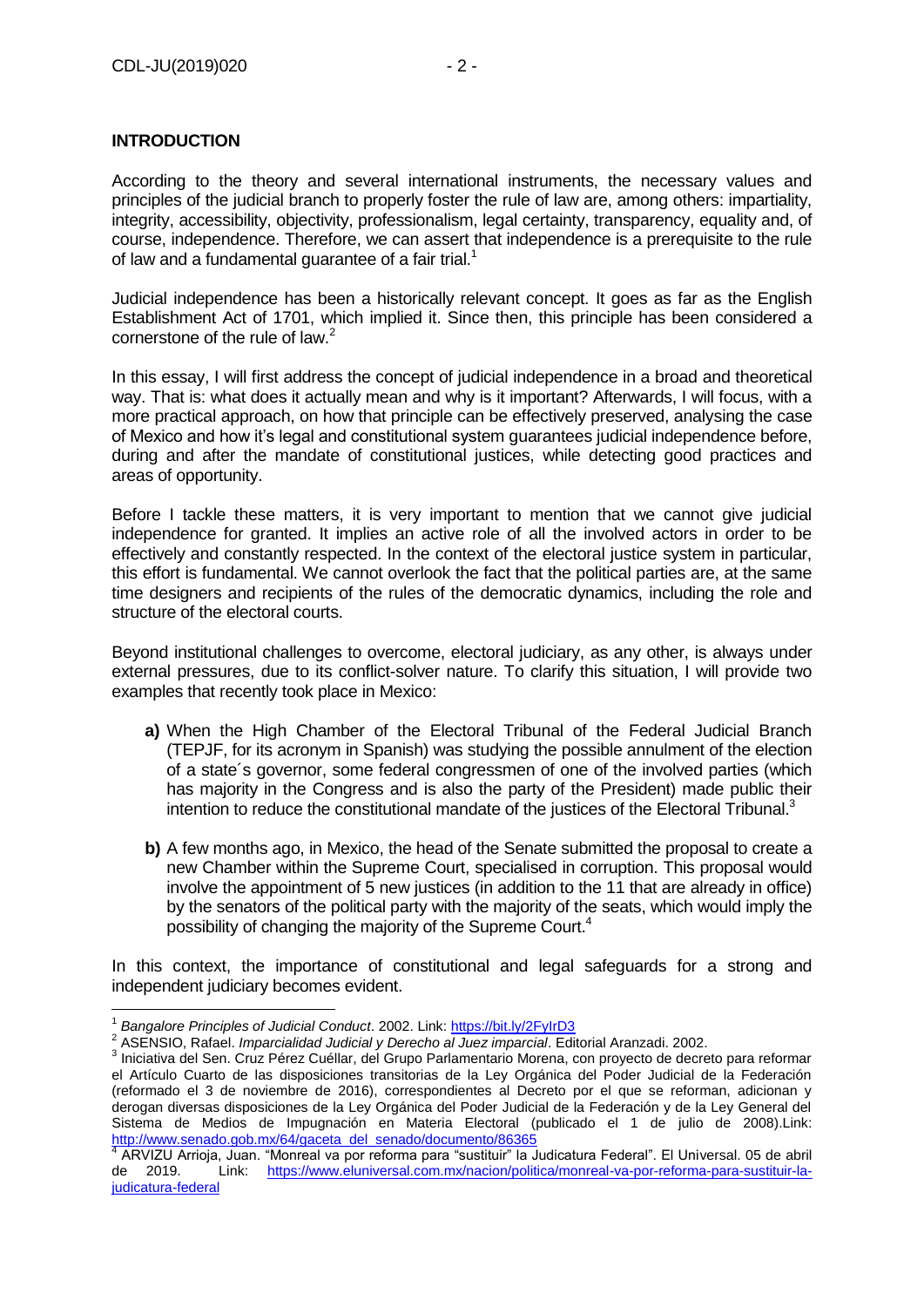#### **WHAT IS JUDICIAL INDEPENDENCE?**

Recommendation (94)12 of the Council of Europe on the Independence, Efficiency and Role of Judges provides that "in the decision-making process, judges should be independent and be able to act without any restriction, improper influence, inducements, pressures, threats or interferences, direct or indirect, from any quarter or for any reason".<sup>5</sup>

Judicial independence means that a judge is able to interpret law free from any external influence (positive dimension) and without subjective biases or preconceived political loyalties (negative dimension).<sup>6</sup>

As stated by the General Assembly of the United Nations in the "Basic principles regarding the independence of the judiciary"?:

- States must guarantee judicial independence and, consequently, all public institutions must respect it;
- This implies that each State has to provide the necessary means for the judiciary to adequately perform its duties; and finally
- Judges must be protected by freedom of expression and association.

Judicial Independence is essential for the adequate jurisdictional function of a constitutional rule of law, it is a foundation of the principle of the separation of powers and a necessary condition for impartial conflict resolution and effectivity of human rights.

#### **JUDICIAL INDEPENDENCE IN MEXICO**

1

As stated previously, due to its litigious nature, the judicial function is frequently subject to external pressures, and in the case of the Federal Electoral Tribunal of Mexico, such pressures are common precisely because of the political nature of the disputes it must resolve. For instance, the case I just mentioned, regarding the possible annulment of the election of a state's governor.

But pressure can also come from external actors. For example, last year, when the Tribunal was solving a famous controversy regarding the inclusion of an independent candidate in the presidential ballot, there was enormous and unprecedented pressure from the media to solve the issue in a certain way, even though the suggested solution could have been contrary to the presumption of innocence of the candidate.

The independence of the judiciary cannot depend exclusively on the ethics of the judge; it must also be protected by the Constitution and a set of legal and institutional safeguards. In the following paragraphs, I will briefly analyse the guarantees of judicial independence in Mexico, particularly regarding the High Chamber of the Federal Electoral Tribunal.

<sup>5</sup> Council of Europe. *Recommendation (94)12 of the Council of Europe on the Independence, Efficiency and Role of Judges*. Principle 1.2.d. P. 2. Link:

<https://rm.coe.int/CoERMPublicCommonSearchServices/DisplayDCTMContent?documentId=09000016804c84e2> 6 LINARES, Sebastián. *La independencia judicial: conceptualización y medición*. Política y gobierno. Vol. XI. No. 1. CIDE. 2004.

<sup>7</sup> United Nations. *Basic principles on the independence of the judiciary*. 1985. Link:<https://bit.ly/2JfeGrC>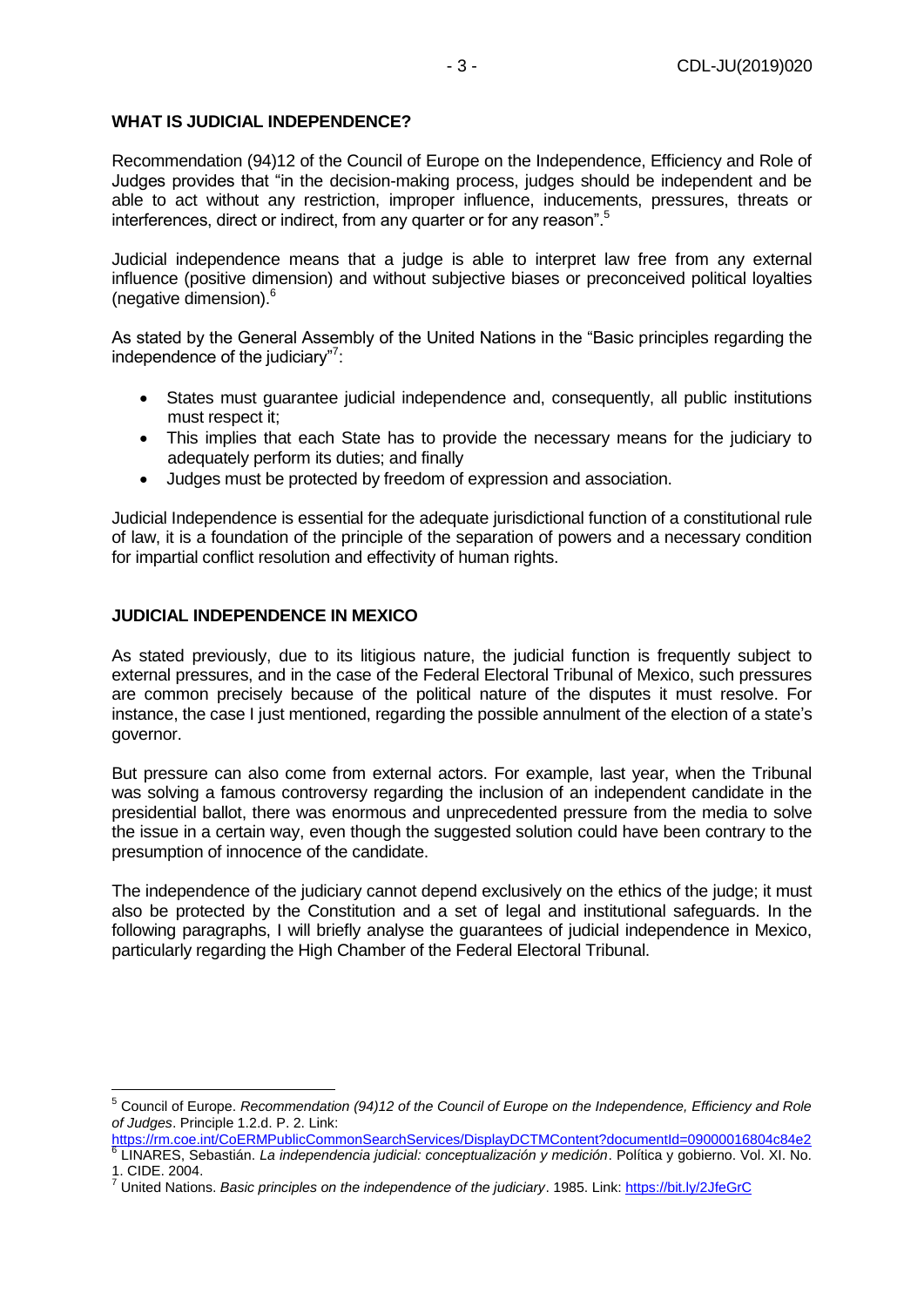#### **A. BEFORE THE MANDATE: SELECTION AND APPOINTMENT.**

In the Mexican system, the justices of the High Chamber of the Electoral Tribunal are selected and appointed according to the following process:

- **i.** After a public announcement to all interested parties is made, the Supreme Court selects three candidates for each vacant seat (of 7) and submits three proposals to the Senate.
- **ii.** If the Senate accepts the Court's proposals, it must select and appoint the new justices within the next 15 days by the vote of 2/3 of its present members.
- **iii.** If the Senate rejects the Court's proposal, then a new proposal must be submitted within the next three days, and the Senate must select and appoint the new justices within the next five days.

This appointment mechanism has some advantages. On one hand, the required legislative majority (⅔ of the Senate) to select and appoint a justice guarantees that most parties should reach a consensus, which strengthens the political legitimacy and impartiality of the appointed judge. On the other hand, the previous public announcement promotes the selection of specialised and highly professional profiles, as well as the transparency of the designation process. The disadvantage is that the law does not consider a mechanism to avoid the stagnation of the designation process.

#### **B. DURING THE MANDATE**

#### **1. Irremovability / stability**

The judicial guarantee of stability or irremovability from the mandate intends to protect the independence of the judge from external pressures, either from private or public actors. In that sense, the Mexican Constitution (Article 99) provides that the justices of the High Chamber shall remain in office for nine years. The Constitution also establishes that they can only be removed from their position only in two cases:

- **a.** If, during their mandate, their actions or omissions seriously damage fundamental public interests, in which case the Congress must proceed to a "political judgement"; and
- **b.** If during their mandate, they commit a serious crime, in which case the Chamber of Deputies must initiate an indictment procedure and, given sufficient proof, remove the justice from his/her position for the duration of the criminal trial.

#### **2. Remuneration**

1

The Venice Commission recommends that, for judges, a level of remuneration should be guaranteed by law in conformity with the dignity of their office and the scope of their duties.

In a similar fashion, the *Universal Charter of the Judge* states that judges "must receive sufficient remuneration to secure true economic independence", and that such "remuneration must not depend on the results of the judge's work".<sup>8</sup>

In Mexico, the Constitution (Article 94) provides that the remuneration of justices, magistrates and judges shall not be reduced during their mandate.

Regardless of that, in Mexico, recently all the judges of the Federal Judiciary voluntarily reduced their income by 25%, as a result of the pressures of the new Executive Branch.

<sup>&</sup>lt;sup>8</sup> International Association of Judges. *Universal Charter of the Judge*. 1999. Link:<https://bit.ly/2xgE4aS>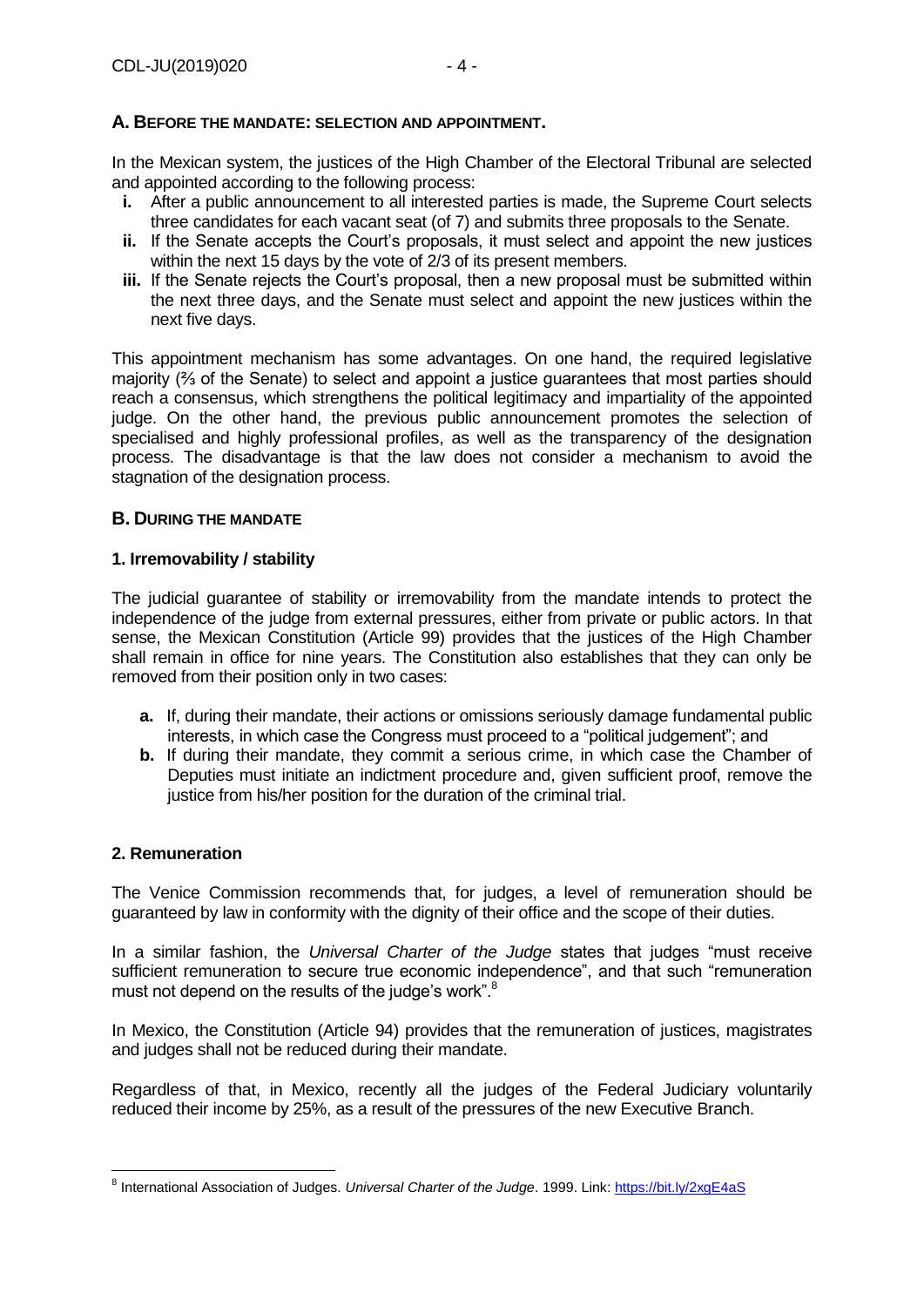# **3. Case allocation**

The Venice Commission has stated that, in order to enhance impartiality and independence of the judiciary, it is highly recommended that the procedure of distribution of cases between judges should follow objective and transparent criteria.

In Mexico, the Internal Statute of the Electoral Tribunal states that all cases shall be assigned to the justices according to the alphabetical order of their last name and following the chronological and successive order in which each case is presented to the Tribunal. Besides that, the Tribunal is currently developing an automatised electronic allocation system.

# **4. Safeguards of independence must be recognized at Constitutional level**

The Venice Commission strongly recommends that the basic principles ensuring the independence of the judiciary should be set out in the Constitution or equivalent texts.

In that sense, he Mexican Constitution establishes the general structure, designation processes, attributions, competences, responsibilities and safeguards of the Judicial Branch, which includes the Electoral Tribunal.<sup>9</sup> Few essential aspects are left to the secondary legislation (such as the details of the designation process of the justices of the Electoral Tribunal).

# **5. Budgetary (financial) autonomy**

According to the Venice Commission, decisions on the allocation of funds to courts must be taken with the strictest respect for the principle of judicial independence and the judiciary should have an opportunity to express its opinion about the proposed budget to parliament.

In this sense, it is essential for the judicial branch to be completely independent from the other two branches of the government in all matters related to the proposal and management of its financial resources. Otherwise, the judiciary would be subject to extreme political pressures since the amount and allocation of its resources is a necessary condition to fulfil its constitutional duties.

According to the Mexican Constitution (Articles 99 and 100), the Judicial Branch is in charge of directly proposing its own budget to the Chamber of Deputies, and of the administration of its resources.

# **6. Jurisdiction (internal independence)**

The Venice Commission underlines that the principle of internal judicial independence means that the independence of each individual judge is incompatible with a relationship of subordination in their judicial decision-making activity.

The establishment of specific and limited jurisdictions strengthens the independence of lower judges, from undue influence or pressure of the higher courts, and reduces the risk of assigning cases according to private interests.

 9 Articles 94 to 101 of the Mexican Constitution.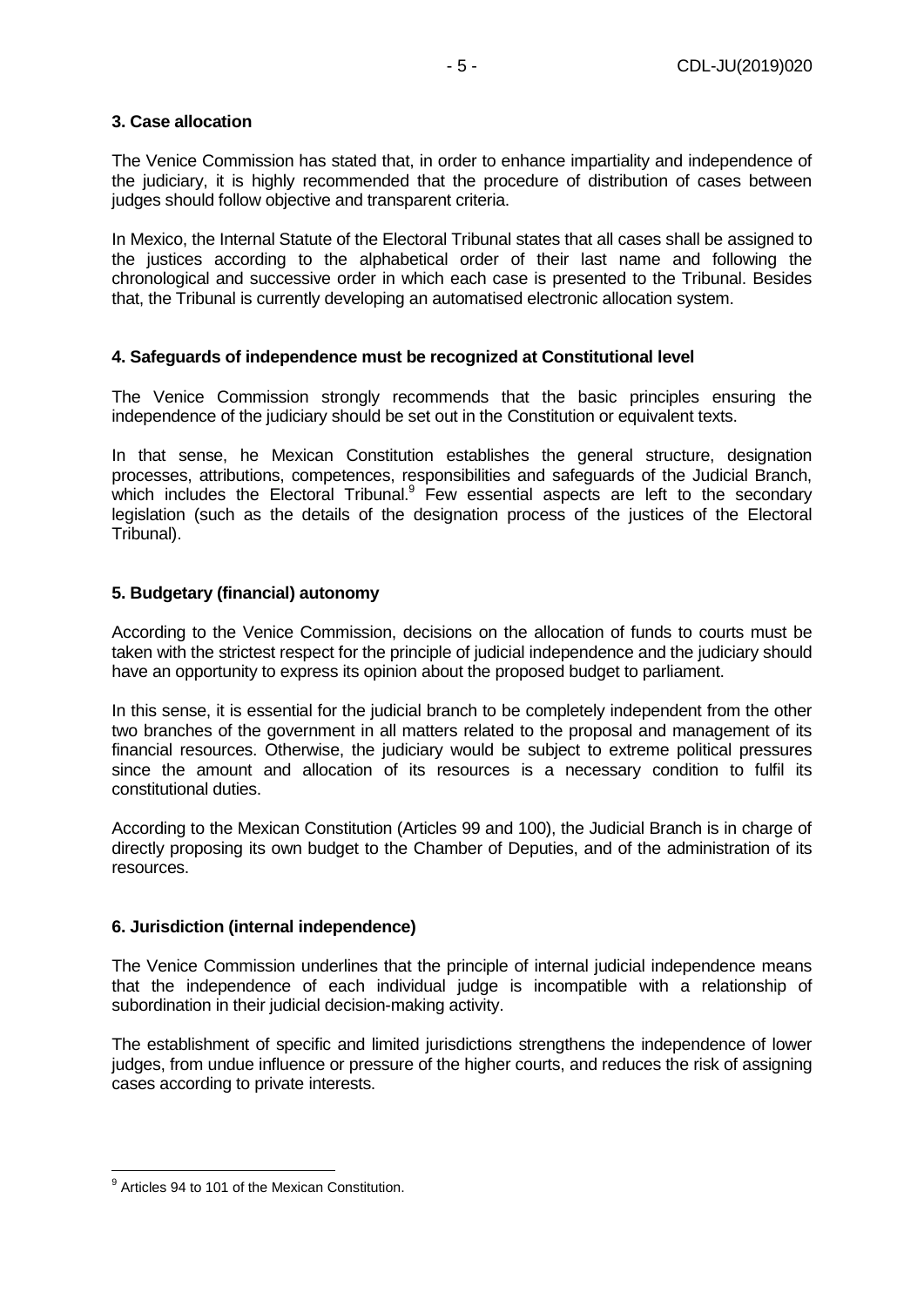In Mexico, both the Constitution and the Organic Law of the Judicial Branch clearly settle the competences and jurisdictions of each court and judge. Furthermore, the six lower chambers of the Electoral Tribunal have absolute independence in their decisions, as long as they respect the jurisprudence of the High Chamber.

# **7. Transparency**

The transparent processing of the cases resolved in a court sets a barrier to, and discourages, all those actors who seek to exert external pressure on judicial decisions.

The Mexican Constitution (Article 99) establishes that the sessions of the High and the Regional Chambers of the Electoral Tribunal, must be public.

Nowadays, new technologies allow to boost the effects and scope of open and transparent justice.

# **8. Security and protection**

According to the Report on guarantees for the independence of justice operators, issued by the Inter-American Commission on Human Rights in 2013, the situation in Mexico is delicate, since, as a consequence of the violence related to organised crime, on many occasions, the judges cannot act with full independence because they are subject to threats, intimidation, harassment and other illegal pressures.<sup>10</sup> Moreover, as mentioned before, the litigious nature of the judiciary – particularly in electoral matters – makes it a subject of constant political pressure.

## **9. Excuse or recusation**

The excuse or recusation is an interlocutory provision or injunction during the course of a legal action that seeks to excuse or impede a judge from performing his/her legal duties in a particular case because of a potential conflict of interests or lack of impartiality. It can be voluntarily requested by the judge (in this case, the ethical behaviour of the judge is crucial) or promoted by any of the involved parties in the trial.

According to the Mexican legal system $11$ , precisely, all judges may propose to excuse themselves from participating in the adjudication of a particular case, because of a potential conflict of interest, and the parties are also enabled to request the recusation of a judge from the case. The excuse or recusation petitions must be solved by the Plenary of the respective Tribunal's chamber.

#### **10. System of responsibilities**

None of these judicial independence safeguards are enough if they are not reinforced by a parallel system of responsibilities. In this sense, the Mexican Constitution (Article 111) establishes that the justices of the Supreme Court, the counselors of the Federal Judiciary and the justices of the Electoral Tribunal may be subject to trial, in which case the Chamber of Deputies will have to declare, by absolute majority of its members, whether or not to level the charges against the accused. Through this mechanism, it is guaranteed that the constitutional immunity to safeguard the independence of the judges, does not imply impunity.

1

<sup>10</sup> Organization of American States. *Guarantees for the independence of justice operators. Towards strengthening access to justice and the rule of law in the Americas*. 2013. Link:<https://bit.ly/2a99PZF>

Organic Law of the Judicial Branch.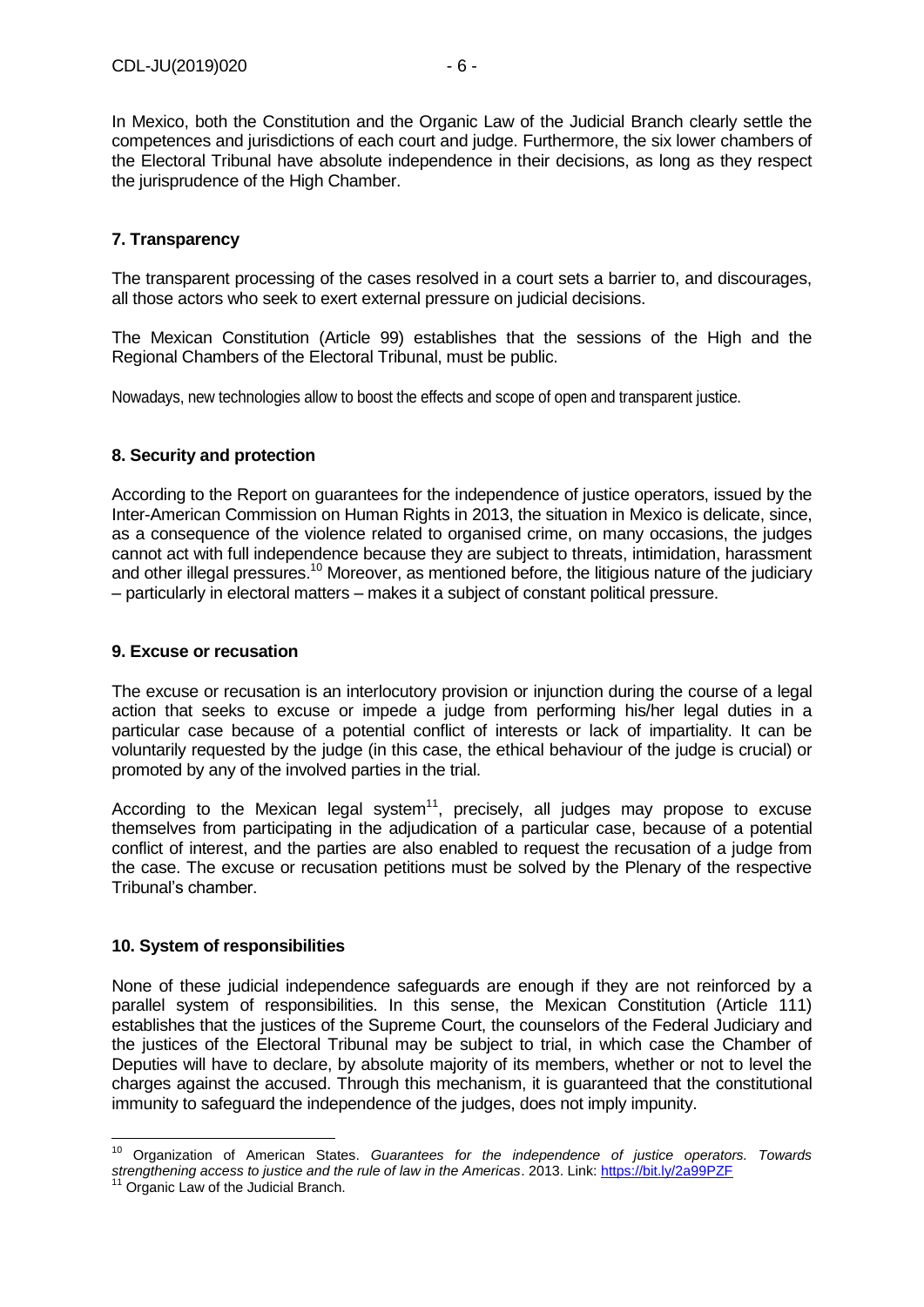On the other hand, several international organisations, such as the United Nations or the Venice Commission, recommend that States encourage the creation of an independent body in charge of the administration, selection, appointment and disciplinary regime of the judicial branch, as a guarantee of independence. In this regard, the Mexican Constitution (Article 94) establishes that the Council of the Federal Judiciary is the body in charge of the administration, vigilance and discipline of the judicial branch.

#### **C. AFTER THE CONCLUSION OF THE MANDATE: SAFEGUARDS TO REDUCE THREATS TO JUDICIAL INDEPENDENCE AT THE END OF THE MANDATE**

In the case of judges who were appointed for a specific period, the judicial independence at the final stage of their mandate, can be secured through the existence of a legal impediment to perform positions related to their function for a certain period of time.

In Mexico the members of the Electoral Tribunal may not act as lawyers or representatives in any trial before the organs of the Judiciary of the Federation, within the next two years following the date of their retirement.

I believe that the legal recognition of a pension system helps to guarantee judicial independence at this stage. In Mexico, justices of the Supreme Court are entitled to a pension for lifetime retirement. Nevertheless, there is no equivalent or similar prescript applicable to the justices of the Electoral Tribunal.

#### **CONCLUDING REMARKS**

Up to this point, we have explored the different dimensions and the importance of judicial independence, both in Mexico and the world. In summary, it could be said that judicial independence is a necessary condition:

- For judicial impartially;
- For the legitimacy of the judiciary; and
- For the preservation of the rule of law and the effective separation of powers.<sup>12</sup>

To conclude, I would like to recall what Adam Smith stated, while referring to the separation of powers and judicial independence:

*"When the judicial is united to the executive power, it is scarce possible that justice should not frequently be sacrificed to, what is vulgarly called, politics. The persons entrusted with the great interests of the state may, even without any corrupt views, sometimes imagine it necessary to sacrifice to those interests the rights of a private man. But upon the impartial administration of justice depends the liberty of every individual, the sense which he has of his own security. In order to make every individual feel himself perfectly secure in the possession of every right which belongs to him, it is not only necessary that the judicial should be separated from the executive power, but that it should be rendered as much as possible independent of that power."* 

I would add: "and of any other improper influence, whether it comes from a public or a private actor."

<sup>&</sup>lt;u>.</u> <sup>12</sup> MASTERMAN, Roger. *The separation of powers in the contemporary Constitution: judicial competence and independence in the United Kingdom*. Cambridge University. 2010.